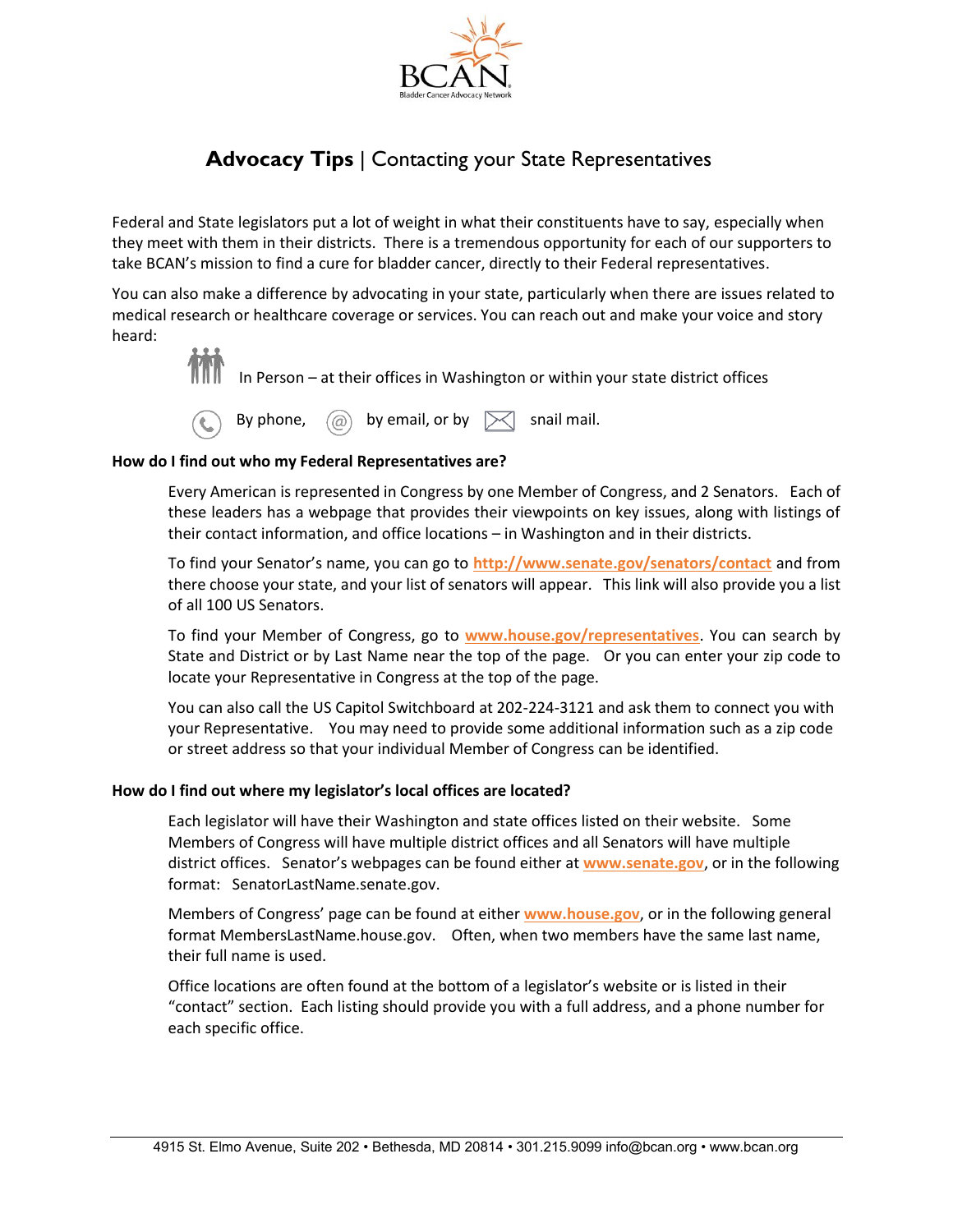

## **How do I schedule a meeting with my representatives?**

Having found your legislator and their office, call the office number indicated on their website. When they answer, tell them your name and identify yourself as a constituent during your greeting. In addition, should you have a personal relationship with your legislator, make that known at the front end of the call.

Let them know that you are very interested in the issue(s) related to bladder cancer, and, if you are a survivor, be sure to highlight that fact. Ask for a meeting with the legislator (if they are available and near you) or leave a message, so that you can tell them about your personal story and ask for their support to find a cure for bladder cancer or other specific issues.

For in person meetings:

Ask for, and make sure you have the correct spelling of, the name of the district scheduler, or the District Director if there isn't a designated scheduler. The District Director is the person who oversees the Congressman's district office and often is the one in charge of the schedule. Ask if it would be ok to follow up on email.

At this point, the process becomes the same for both House and Senate staffers. Call the office and ask for the name and email address of the staffer working in the area germane to your issue. Most often, you will be provided with the health Legislative Assistant's information. However, it could also be the staffer responsible for environmental, labor or other issues depending on your specific advocacy issue and the structure of the office.

Follow up your phone call with an email that lists your name, address, phone number, along with a summary of your phone conversation. Include a sentence saying how you are looking forward to the opportunity to meet with your Congressman/Senator. Or how you appreciate the opportunity to send your story to your representative (state or Federal). Also include information as to the range of dates and times you would be able to meet with them. The more flexibility you can offer, the better, given their often-packed schedules.

## **What do I say in my meeting?**

Your voice and your story, is important. Meetings are usually set for 20-30-minute periods of time. This is an opportunity for you to begin a relationship with the person who represents you in Congress.

While each legislator has their own unique personality, everyone likes to be thanked, so open the meeting by introducing yourself, and any individuals you bring with you, and thanking the legislator for their time. Tell them your personal story including how bladder cancer has affected your life and those you know, highlighting your status as their constituent, *and as a supporter of BCAN*. Let them know that you are involved in **Example 1** [insert the topic you want to him/her to address] and ask for their support on that worthy mission. You can mention a few specific places where they can be supportive of our mission.

At the end of the meeting, restate the topics you wish the legislator to support and thank them for their time in meeting with you. Ask if it will be ok for you to follow up and keep the conversation going in the coming weeks and months.